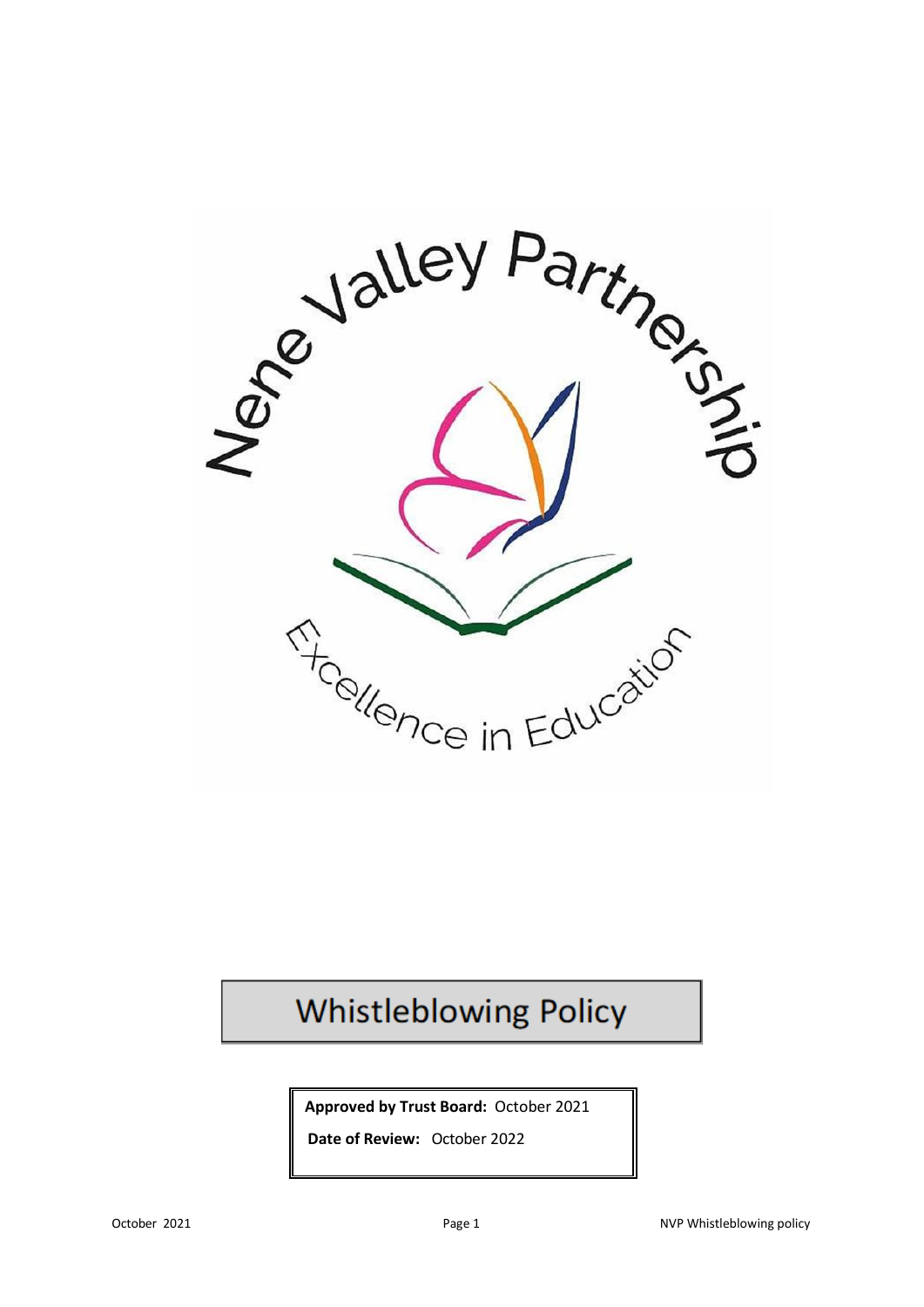## **1. INTRODUCTION**

The Nene Valley Partnership would like all staff to be confident that their concerns will be taken seriously and that they will be protected from unfair treatment if they raise a concern.

The Trust is committed to the highest standards of openness, probity and accountability. It encourages an open dialogue between staff, management and governors/Trustees to ensure concerns are resolved at the earliest opportunity.

It is important to the Trust that any wrongdoing within the Trust is reported and properly dealt with. The Trust recognises that members of staff are valuable eyes and ears within the schools, and therefore encourages all individuals with concerns to come forward and voice these.

If an individual has concerns about anything happening within the Trust they should read this policy. This policy sets out the way in which individuals may raise concerns and how they will be dealt with.

The Public Interest Disclosure Act 1998 protects workers who make 'protected disclosures' from dismissal or from being subject to a detriment.

## **2. SCOPE**

This policy applies to all employees, workers, agency staff and contractors working for the Trust who wish to raise a concern. However, the following types of concern should be raised under different policies.

- Employees with concerns about their own employment should refer to the school / Trust Grievance Policy.
- Concerns that an employee has been bullied or harassed should be raised under the school Anti-Bullying and Harassment policy.

Any external person seeking to raise a concern should refer to the school / Trust Complaints Procedure.

## **3. DEFINITIONS**

The term '**individual**' used throughout this document means any Trust employee, worker, agency staff or contractor who is considering raising, or has raised, a concern.

The term '**Appropriate Person**' used throughout this document means a person internal to the employer to whom concerns may be raised and through whom appropriate investigations and action will be taken. Those persons are described in *6.2*.

**A Protected Disclosure** is one made in the public interest where the individual has a reasonable belief that:

- a criminal offence;
- a breach of legal obligation;
- a miscarriage of justice;
- an act creating risk to health and safety;
- an act causing damage to the environment; or
- concealment of any of the above;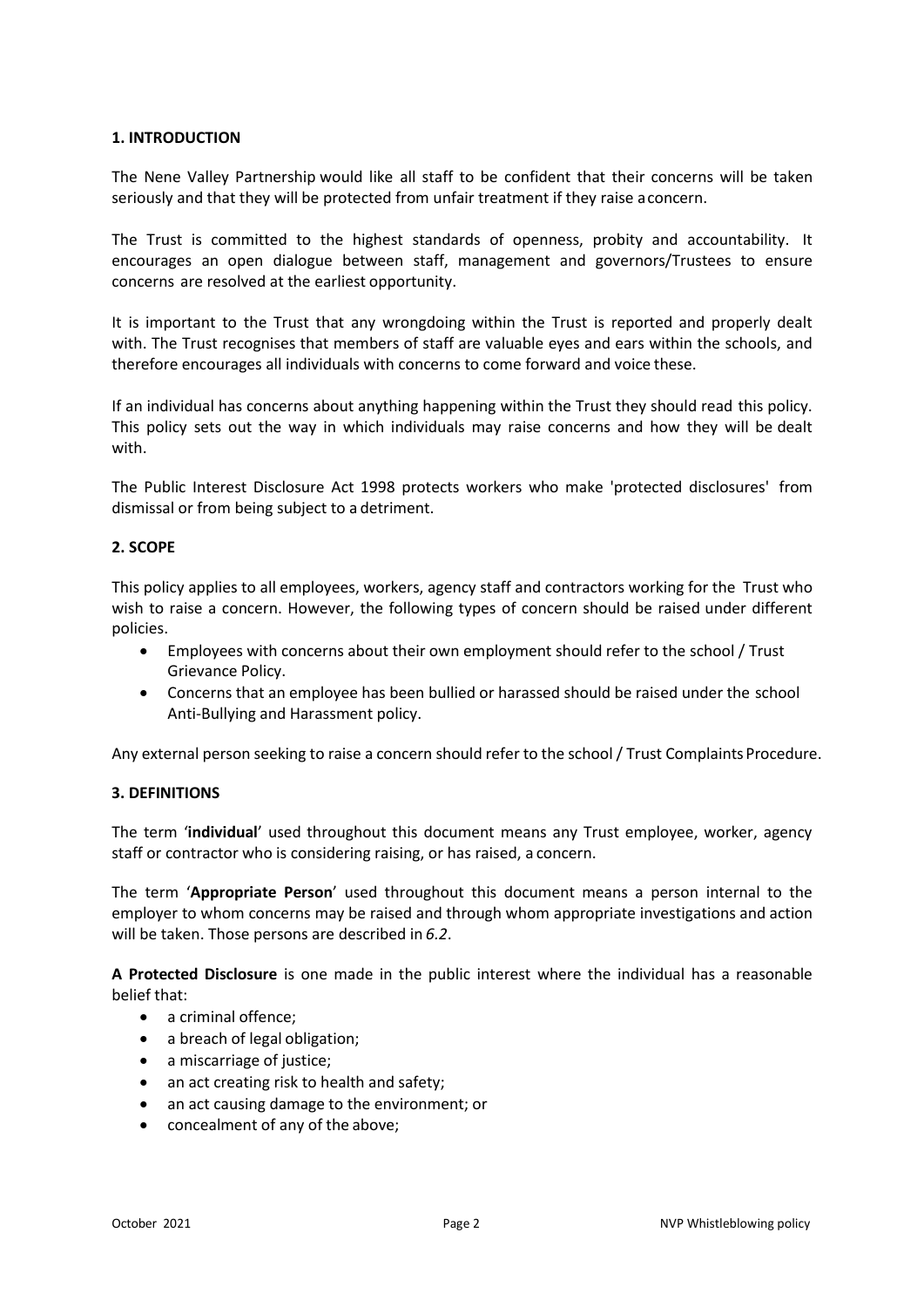is being, has been, or is likely to be, committed.

## **4. RESPONSIBILITIES**

The Chair of Trustees/Local Governing Body has overall responsibility for:

- the maintenance and operation of this policy
- maintaining a record of concerns raised and the outcomes, and
- reporting as necessary to the Trust Body, and/or the Employer.

All Trust employees, workers, agency staff, contractors and governors/Trustees have a responsibility to:

- properly adhere to this policy, and
- raise any concerns they have in accordance with this policy.

## **5. PRINCIPLES**

## **5.1 Advice on using this policy**

If an individual is unsure whether or not to use this policy, or wants independent advice at any stage, they can contact Protect (Whistleblowing at Work) Limited which is an independent charity. They can give free, confidential and practical advice at any stage on whether and how to raise a concern about danger or wrongdoing at work.

Protect (Whistleblowing at Work) Limited: Telephone (general enquiries): 020 3117 2520

Email: UK advice line[: https://protect-advice.org.uk/](https://protect-advice.org.uk/)

Advice may also be sought from the Headteacher, Chair of Local Governors, or the individual's Trade Union or Professional Association.

## **5.2 Safeguards to protect individuals from unfair treatment**

The Trust encourages individuals to come forward with genuine concerns in the knowledge that they will be taken seriously. The Trust recognises that the decision to report a concern can be a difficult one to make.

No individual will be victimised, harassed or treated unfairly for raising a genuine concern under this policy. This means that the continued employment and opportunities for future promotion or training of the worker will not be prejudiced because he/she has raised a genuine concern.

The Trust will not tolerate, and will treat as a disciplinary offence:

- any harassment or victimisation of an individual who has raised a concern under this policy, or
- any attempt to prevent an individual from raising a concern under this policy.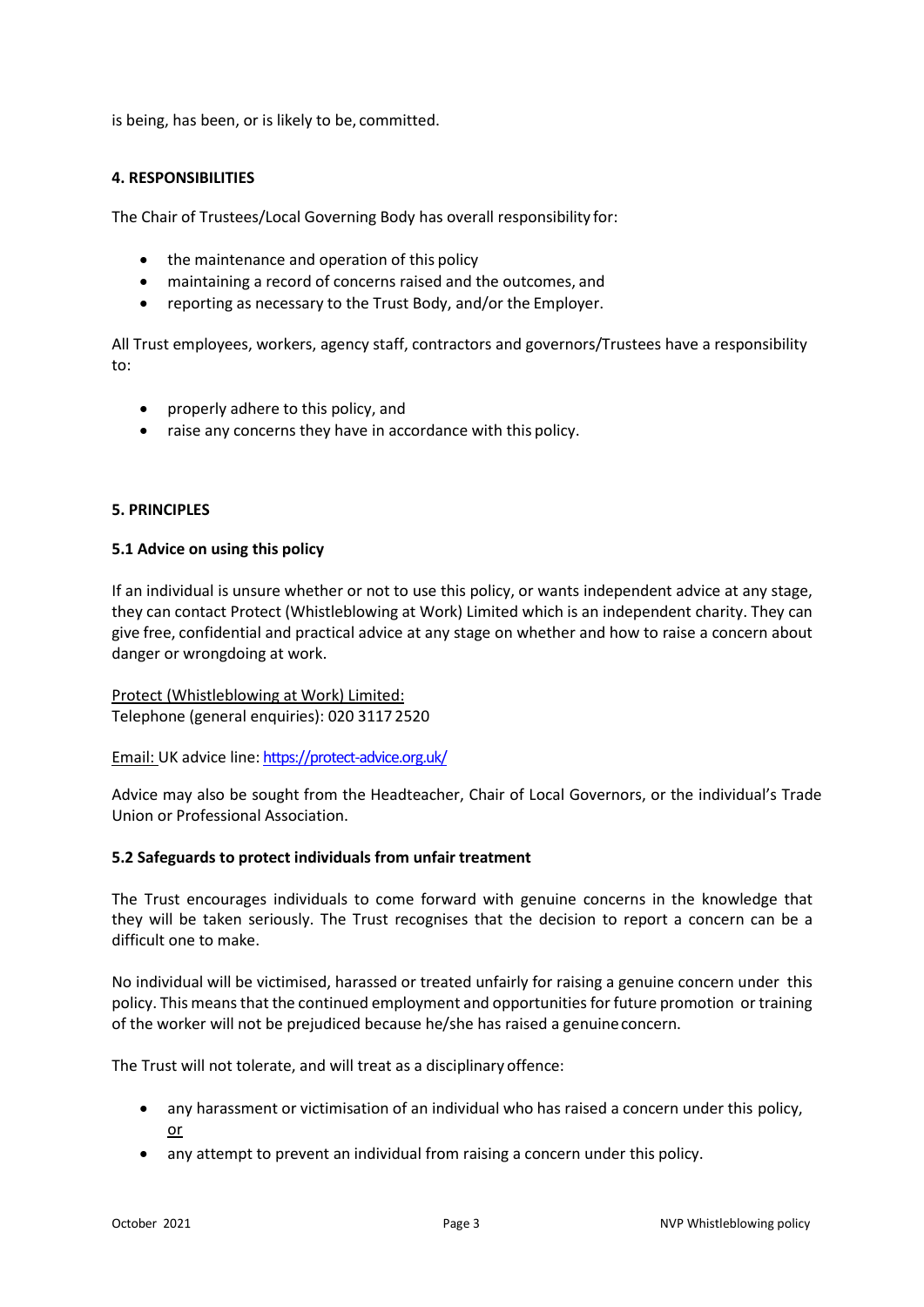# **5.3 Confidentiality**

Every effort will be made to protect the confidentiality of the individual raising the concern if that is their wish. However it must be appreciated that the investigation process may reveal the source of the information, and statements made by the individual may be required as evidence. Information about the disclosure and the identity of the individual who has made the disclosure will only be shared with those who need to know for the purposes of investigating and resolving the matter.

# **5.4 Anonymous disclosures**

The Trust encourages individuals to put their name to allegations made. Concerns expressed anonymously are much less powerful as the ability of the Trust to gather crucial information from that individual is not possible.

However, such complaints will be considered at the discretion of the Trust. In exercising this discretion, the factors to be taken account of will include:

- the seriousness of the issue raised;
- the credibility of the concern;
- the likelihood of being able to confirm that the allegation is from attributable sources; and
- the ability to trace the source of unfounded or malicious allegations.

# **5.5 Untrue allegations**

If an allegation is made but is not confirmed/ upheld by the investigation, no action will be taken against the individual raising the concern and they will continue to have protection from unfair treatment.

# **5.6 Malicious allegations**

If an individual makes an allegation which is found to be malicious, vexatious, or made for personal gain, this will be considered as a disciplinary offence, potentially amount to gross misconduct, and will be handled appropriately.

Malicious allegations made by Trustees or Governors will be handled through the Governor Code of Conduct.

# **6. PROCEDURE**

# **6.1 When to raise a concern**

Individuals are encouraged to raise their concerns at the earliest opportunity. The earlier concerns are expressed, the easier it is to take action and the more effective that action is likely to be.

# **6.2 Who to raise the concern with**

## Raising concerns with the Appropriate Person internally

The Trust encourages individuals to raise concerns internally with an Appropriate Person. The following are considered by the Trust to be Appropriate Persons:

- the Headteacher
- October 2021 **Page 4** Page 4 **Page 4** NVP Whistleblowing policy • the Chair of Trustees/Local Governors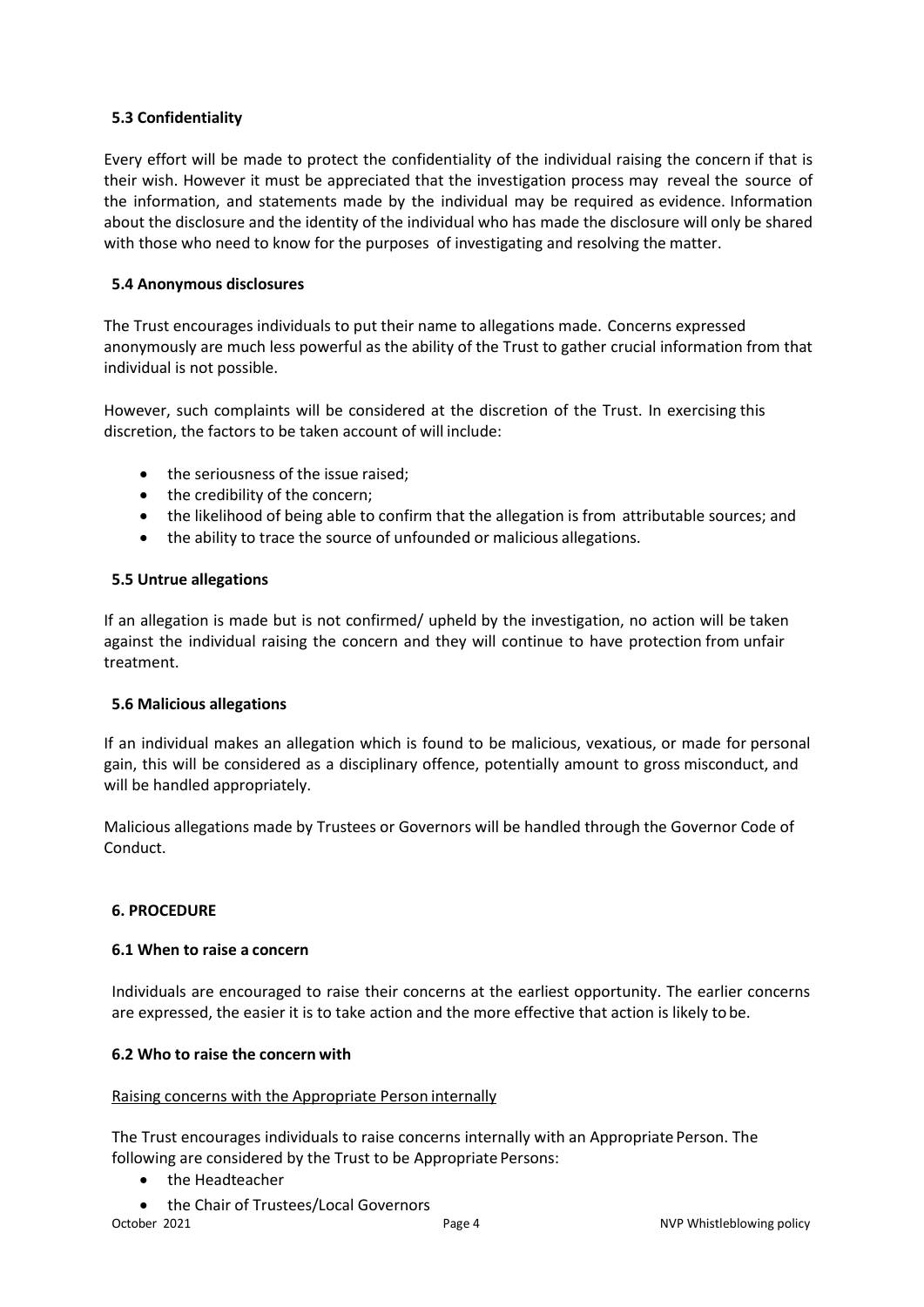## Raising concerns externally

If the employee does not feel able to raise the concerns internally, it is recommended that they take advice from Protect (Whistleblowing at Work).

The individual may then consider reporting the concern externally – see *6.6 below* for more information.

## **6.3 How to raise a concern internally**

Concerns should be raised in writing, where possible, setting out the background and history of the concern, giving as much information as possible including names, dates and places, and the reason why the individual is concerned about the situation.

Individuals who do not feel able to put their concerns in writing can telephone or ask to meet with the Appropriate Person.

Individuals may ask their trade union to raise a Protected Disclosure on their behalf.

## **6.4 The Trust's approach when a concern is raised**

## Initial Steps

The action taken by the Trust will depend on the nature of the concern. The matters raised may, for example:

- be investigated internally;
- be referred to the Police, or other appropriate body;
- be referred to an External Auditor; or
- form the subject of an independent inquiry.

Some concerns may be resolved by agreed action without the need for further investigation. The Appropriate Person receiving the concern will determine:

- whether an investigation is appropriate, and, if so:
	- o what the scope of the investigation will be;
	- o who will undertake it;
	- o what third parties may need to be involved; and
	- $\circ$  what form the investigation should take. Concerns or allegations which fall within the scope of specific procedures (for example, child protection) will normally be referred for consideration under those procedures.

Within 14 calendar days of receiving the concern, the Appropriate Person will write to the individual who raised the concern (if known), and will:

- acknowledge the concern;
- indicate how the matter will be dealt with;
- tell the individual whether further investigations will take place; and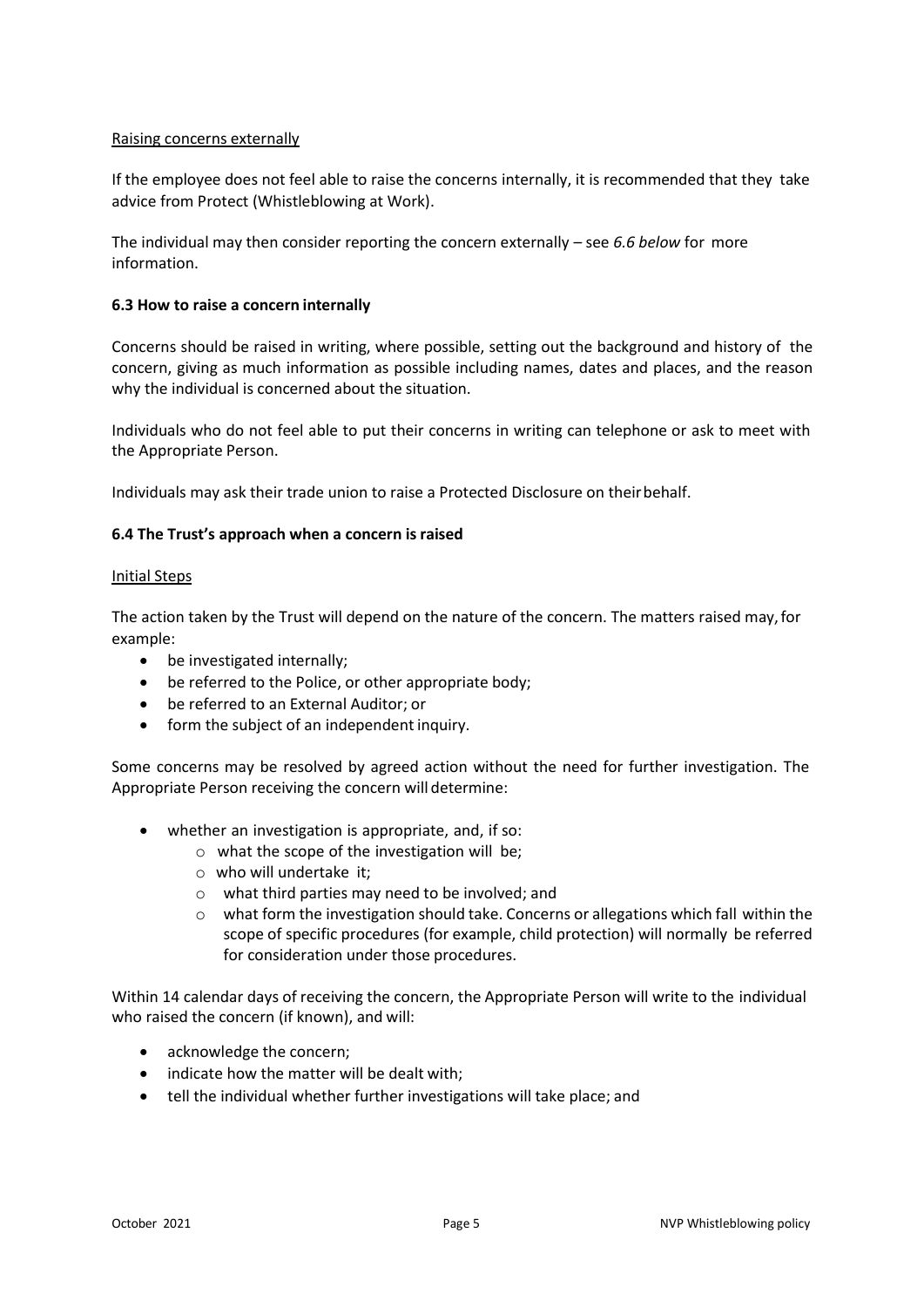- o if not, why not; or
- o if so, who is investigating and what the individual can expect to happen next;
- give an estimate of how long it is likely to take to provide a final response; and
- tell the individual about any relevant internal or external support mechanisms.

#### Internal Investigation

The investigator will conduct a proportionate investigation, taking any of the following steps, as appropriate to the circumstances:

- interviews of any potential witnesses, including the individual who has raised the concern;
- interviews of anyone accused of any wrongdoing;
- requests for written information or any other evidence from any relevant person;
- reviews of any relevant documentation and evidence; and/or
- contact with any appropriate third party.

The amount of contact between the investigator considering the issue and the person who has raised the concern will depend on the nature of the matters raised, the potential difficulties involved and the clarity of the information provided. Individuals should not expect a running commentary on the investigation and must be mindful that some matters may be confidential.

When any meeting is arranged with the individual, they will be given the right to be accompanied by a trade union or professional association representative or a work colleague who is not involved in the area of work to which the concern relates. Individuals may not be accompanied by an external person.

#### Records

The investigator will keep appropriate records of work and actions taken throughout an internal investigation.

#### Conclusion of the Investigation

The investigator will consider how best to report their findings and what (if any) corrective action they propose is taken. This may include some form of disciplinary action or third party referral.

The Appropriate Person will review the investigator's reported findings and will determine what action will be taken.

The Trust accepts that individuals need to be assured that the matter has been properly addressed. Therefore, the Appropriate Person will provide them with a summary response to their disclosure, sharing an overview of what steps have been taken to investigate. Individuals should not expect to be given a copy of an investigator's findings. Outcomes and actions will only be shared if this is appropriate in the circumstances. Specifically, any disciplinary steps for other workers cannot be shared with the individual for confidentiality reasons.

## **6.5 Where the individual continues to have serious concerns**

This policy provides individuals with appropriate avenues to raise concerns, and the Trust hopes that individuals will be satisfied that the Trust has responded appropriately to those concerns.